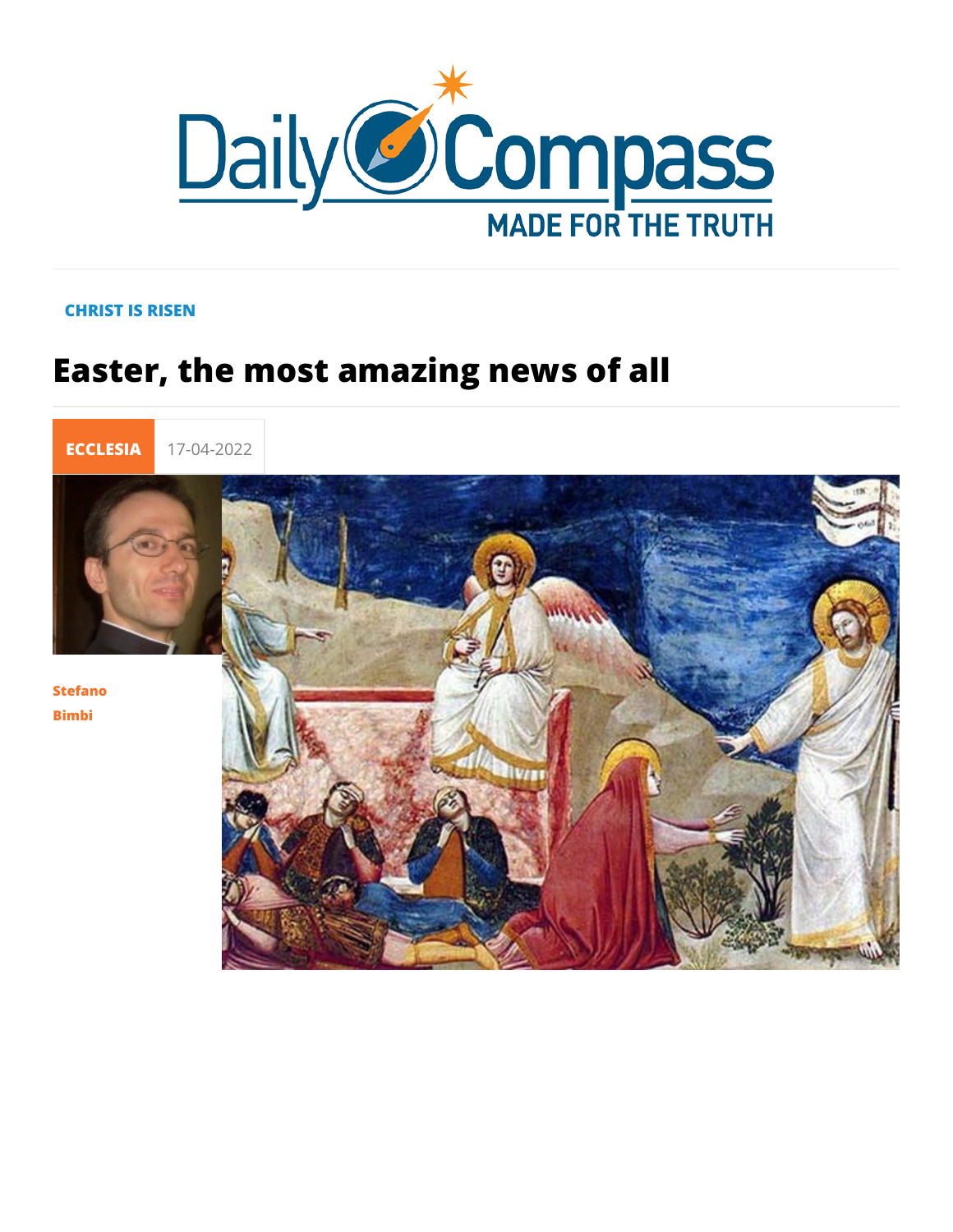Every year, Easter reminds us of the most amazing news of all: Jesus Christ rose fromthe dead! And yet, this extraordinary event which is at the heart of the faith of every true Christian, may not be of interest to others. In which manner, therefore, can we bring the Paschal Message to those whom we hold dear? We shall analyse the way publicity works in order to understand its secrets, and use them to announce Christ more efficaciously.

**How does publicity convince us to buy products which are objectively not** 

**necessary?** Let's perform a brief analysis. Generally speaking, during the commercial of a product, the product's actual value is not indicated, nor are its technical characteristics (i.e.: dimensions, length of duration, materials with which the product is produced) mentioned. Marketing tends to make use of an expedient – a trick – for which experts have coined the term "diversion technique".

**This technique consists in focusing the attention of the spectator** upon a particular aspect which serves as emotional leverage, drawing the consumer to the acquisition. For example, to publicise a cookie product, the commercial represents a family in which everyone is happy, loving and caring to each other. In this manner, a woman watching the commercial will unconsciously think: "In order to bring tranquility and serenity to our family breakfasts, I have to buy these cookies, which will result in our family being happy!"

**Let's provide another example:** to publicise running shoes, marketing strategists choose champions as testimonials (i.e.: a famous soccer player, an Olympic Champion or some athlete holding a World Record), presenting them winning their races wearing those particular shoes. Consequently, an amateur sportsman viewing the commercial will unconsciously be led to believe "it's thanks to those shoes that the champion won, therefore if I purchase them, my performance will certainly improve." The truth, obviously, is that he will probably not become a champion, with or without the shoes. Hence, we may observe that with the "diversion technique", publicity promises that which is not possible: it promises to make an irrational desire a reality.

**In which way does this question help us to better understand Easter?** Why do the Gospels depict Christ crucified, the maximum antithesis of the so-called marketing technique! How many new "clients" could potentially be acquired by stating that the Christian objective is to take up one's cross and abandon one's desires? Jesus clearly says "Renounce yourself" and not "Realise yourself", as the world suggests. The Lord proposes a way to those who wish to follow Him, which does not provide for life's commodities, the realisation of one's desires, or the possibility of doing things not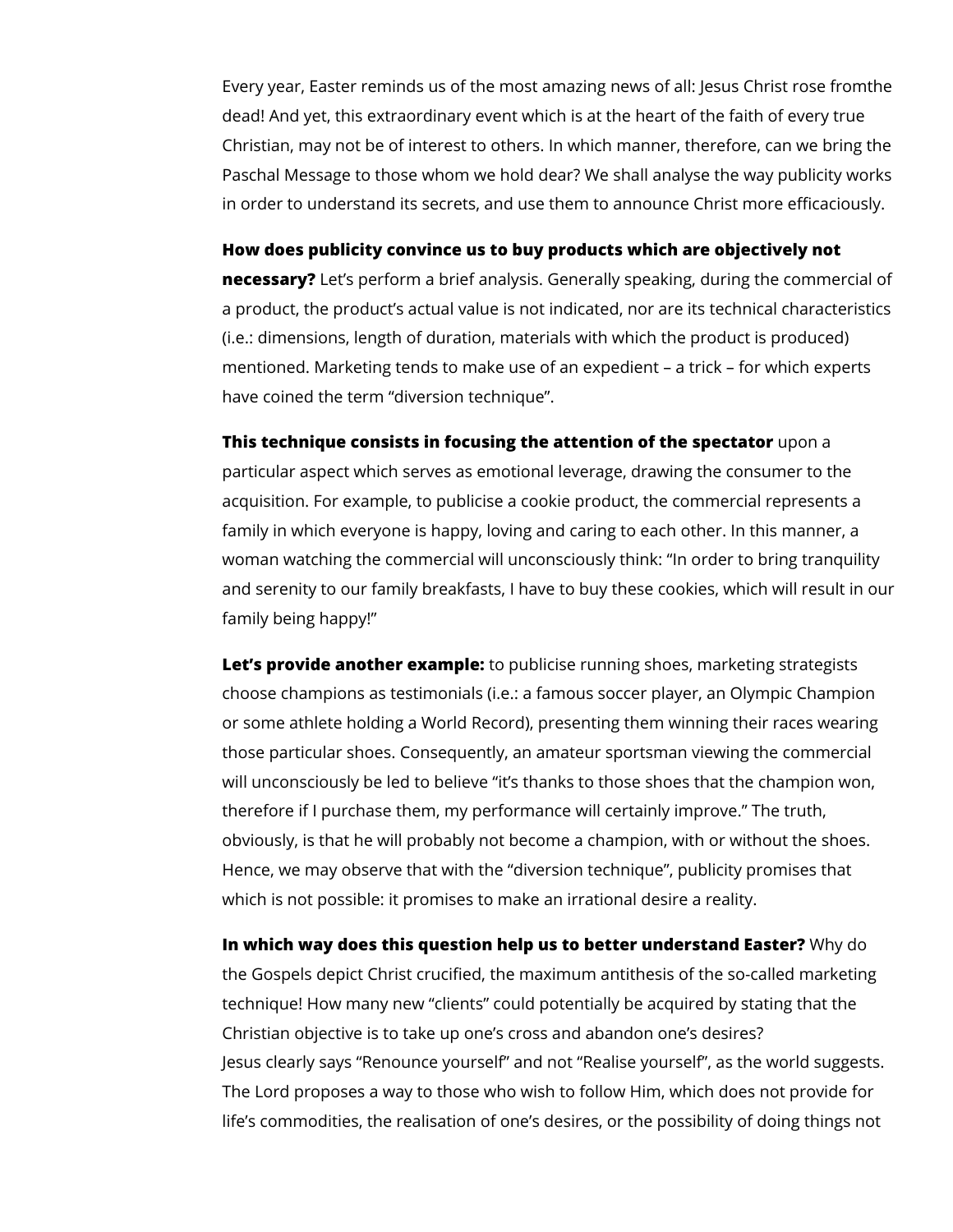according to God's will but according to one's own will.

## **From a marketing perspective, advertisers would state that Christianity is**

**destined for certain failure!** And even the disciples, who certainly were not marketing experts, said "This language is difficult, who can understand it?".

But Jesus was sincere from the very beginning: "They persecuted me, they will also persecute you", and in truth, the followers of Christ are persecuted everywhere. Do you want to be a Christian? Then take up your cross, accept suffering, renounce your desires.

**A certain joke recounts how a man, prior to death,** is given the incredible possibility of going to see what Eternity is Iike, so that he can understand more fully how things are and choose wisely. He is given the opportunity of visiting both Paradise and Hell. He goes to Heaven, where an Angel serves as guide, explaining how everyone in Heaven cares about one another, and that they are kind, loving and beatific. Then a devil accompanies him to Hell, stating that in Hell, everyone cares about one another, they are kind and loving, and in short: beatific. The man asks if he has understood correctly, because it seems odd to him that Heaven and Hell would be identical, but the devil responds stating that Hell is even better, because it permits you to do whatever you want during your life on earth, without affecting one's condition in the afterlife. The man returns to Earth, and as a consequence of this experience, begins living sinfully, fulfilling all of his desires whenever and wherever they can be fulfilled. The years go by, he dies, and he presents himself to God, who sends him straight to Hell, but he remains unperturbed. When the man arrives to present himself before the devil who accompanied him on his previous visit, he greets the fiend affectionately, but the devil – instead of politely exchanging the greeting as he had done previously - gives the man a kick straight into the flames, and an eternity of torments, sufferings and solitude commences for him. The man then complains to the devil: "Excuse me, but on my first visit, Hell seemed different than it does now", but the devil responds: "Of course! We do wonders with our publicity!".

**It's true. The Devil is a marketing expert.** He promises to satisfy mankind's greatest desire, which consists in eternal beatitude: an existence of true self-realisation without either death or suffering. But that is Paradise! And yet, the Devil wants to convince us of the contrary. This is what happened in our Earthly Paradise: the Tempter didn't state that through disobedience, our ancestors would have known pain, illness and death, transmitting these to the entire human race, but rather, he convinces Eve that she will not only remain in the earthly paradise, but that she would also have become like God, and hence capable of realising all her desires. We all experience the temptation to live